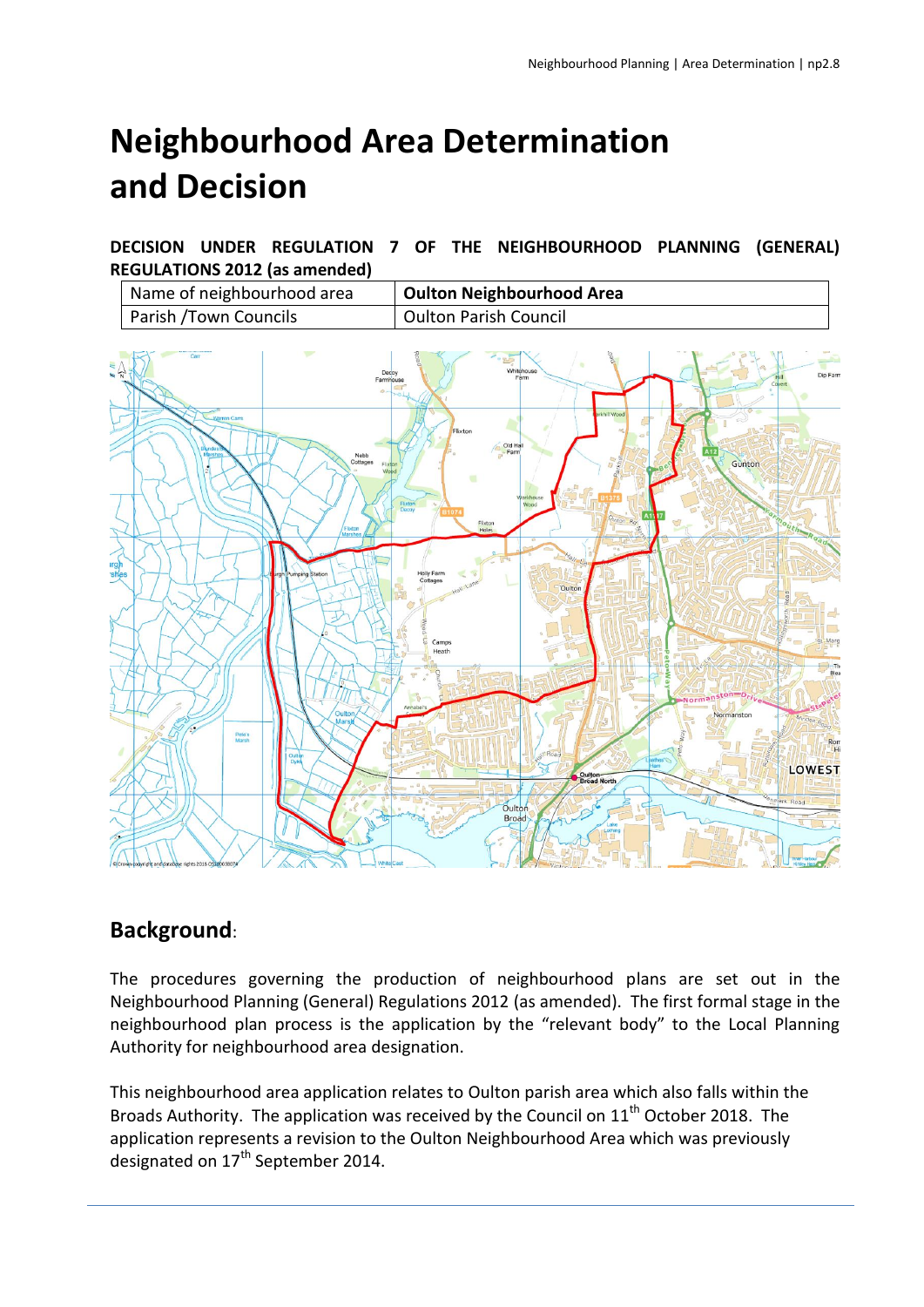# **Consideration**

# **Is the organisation making the area application the relevant body under Section 61G (2) of the 1990 Act?**

Yes. Oulton Parish Council submitted the area designation application.

# **Has the application been submitted in accordance with Regulation 5 of the Neighbourhood Planning (General) Regulations 2012?**

Yes. The application was accompanied by a map identifying the proposed Neighbourhood Area; a statement explaining why the area is considered appropriate to be designated as a Neighbourhood Area; and a statement that Oulton Parish Council is the 'relevant body' to make the application.

#### **Is the Neighbourhood Area considered appropriate? Section 61G (4)**

Yes. The Neighbourhood Area comprises the whole parish of Oulton following the parish boundaries. The Neighbourhood Area will replace the currently designated Oulton Neighbourhood Area which overlapped with Lowestoft Parish.

## **Has the application been properly publicised?**

Yes. Waveney District Council undertook a six week consultation between 12<sup>th</sup> October 2018 and 23<sup>rd</sup> November 2018. The consultation was publicised on Waveney District Council's website in accordance with Regulation 6 of The Neighbourhood Planning (General) Regulations 2012 (as amended). Oulton Parish Council were provided with consultation posters to display in appropriate places in the parishes. An electronic copy of the consultation poster was provided to display on the parishes websites and parish magazines.

#### **Were any comments received during the consultation period?**

Yes. A total of 3 responses were received during the consultation period.

## **Summary of comments received:**

- Historic England had no objection to the Neighbourhood Area. They recommended that where the boundary of Oulton and Lowestoft's neighbourhood areas runs together, a consistent approach to the management of these areas is considered. They also provided background advice on heritage matters and Neighbourhood Planning.
- Natural England had no objection. Background advice for neighbourhood planning provided.
- Lowestoft Town Council thanked Oulton Parish Council for resubmission of the Neighbourhood Area and wished them success with their Neighbourhood Plan.